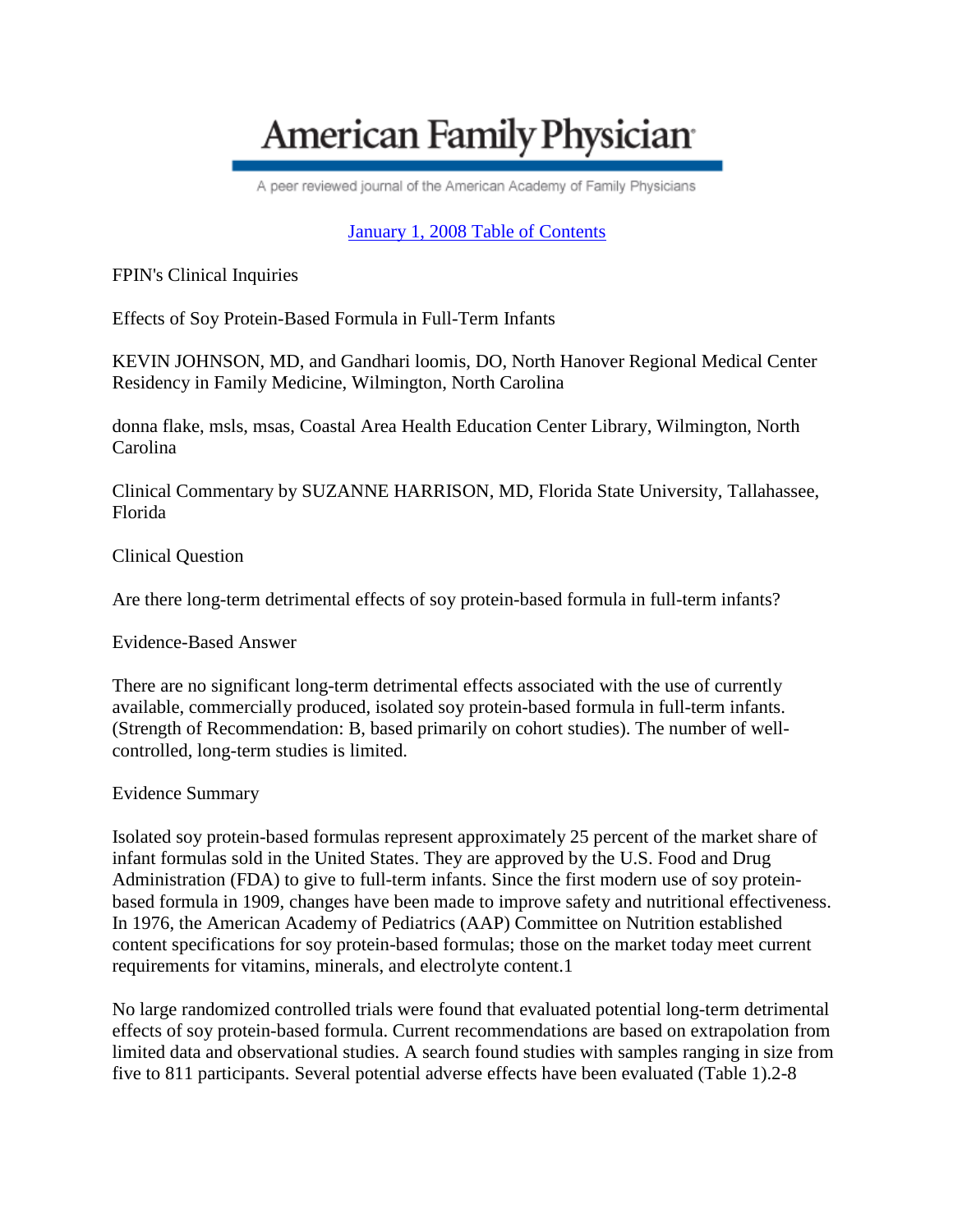| Table 1. Adverse Effects of Soy Protein-Based Formula |                                                                        |
|-------------------------------------------------------|------------------------------------------------------------------------|
| <b>Findings</b>                                       | Study design                                                           |
| No detrimental effects Prospective cohort             |                                                                        |
|                                                       | No detrimental effects Structured review; prospective                  |
|                                                       | cohort                                                                 |
| No detrimental effects Structured review              |                                                                        |
| Slight increase in pain Historical cohort             |                                                                        |
| No detrimental effects Structured review              |                                                                        |
| No detrimental effects RCT                            |                                                                        |
| Slight increase in Historical cohort<br>duration      |                                                                        |
|                                                       | No detrimental effects Structured review; systematic<br>review of RCTs |
| No detrimental effects Structured review              |                                                                        |
| No detrimental effects RCT                            |                                                                        |
|                                                       | No detrimental effects RCT; systematic review of RCTs                  |
| No detrimental effects Structured review              |                                                                        |
| No detrimental effects Structured review              |                                                                        |
|                                                       | score                                                                  |

RCT = randomized controlled trial.

Information from references 2 through 8.

The Center for the Evaluation of Risks to Human Reproduction selected soy protein-based formula for further evaluation because of public concern about possible health effects.9 This joint program of the Centers for Disease Control and Prevention, the FDA, and the National Institutes of Health evaluates agents of public health concern by developing and applying tools of modern toxicology and molecular biology. For this evaluation, a 14-member panel of government and nongovernment scientists from diverse disciplines (including family medicine, pediatrics, neonatology, toxicology, and other basic sciences) were selected to evaluate the data. The panel reviewed 229 studies, including 38 studies on the effects of soy protein-based formulas on human health, provided by an unspecified search methodology. Using a consensus approach, the expert panel concluded that the human studies were of limited utility in evaluating possible adverse effects of soy formula on reproduction and development because of poor study design, lack of experimental detail, or small sample size. Although no long-term detrimental effects to growth or sexual maturation were identified, the panel failed to issue a conclusive recommendation because of the lack of quality data.9

We identified only one study that specifically addressed the long-term effects of soy proteinbased formula. It was a historical cohort study of adults who were 20 to 34 years of age and had previously participated in a controlled feeding study from 1965 to 1978 (248 participants received soy protein-based formula, and 563 received cow's milk). There was no association between exposure to soy protein-based formula and general health or reproductive outcomes. There was a correlation between receiving soy protein-based formula as an infant and an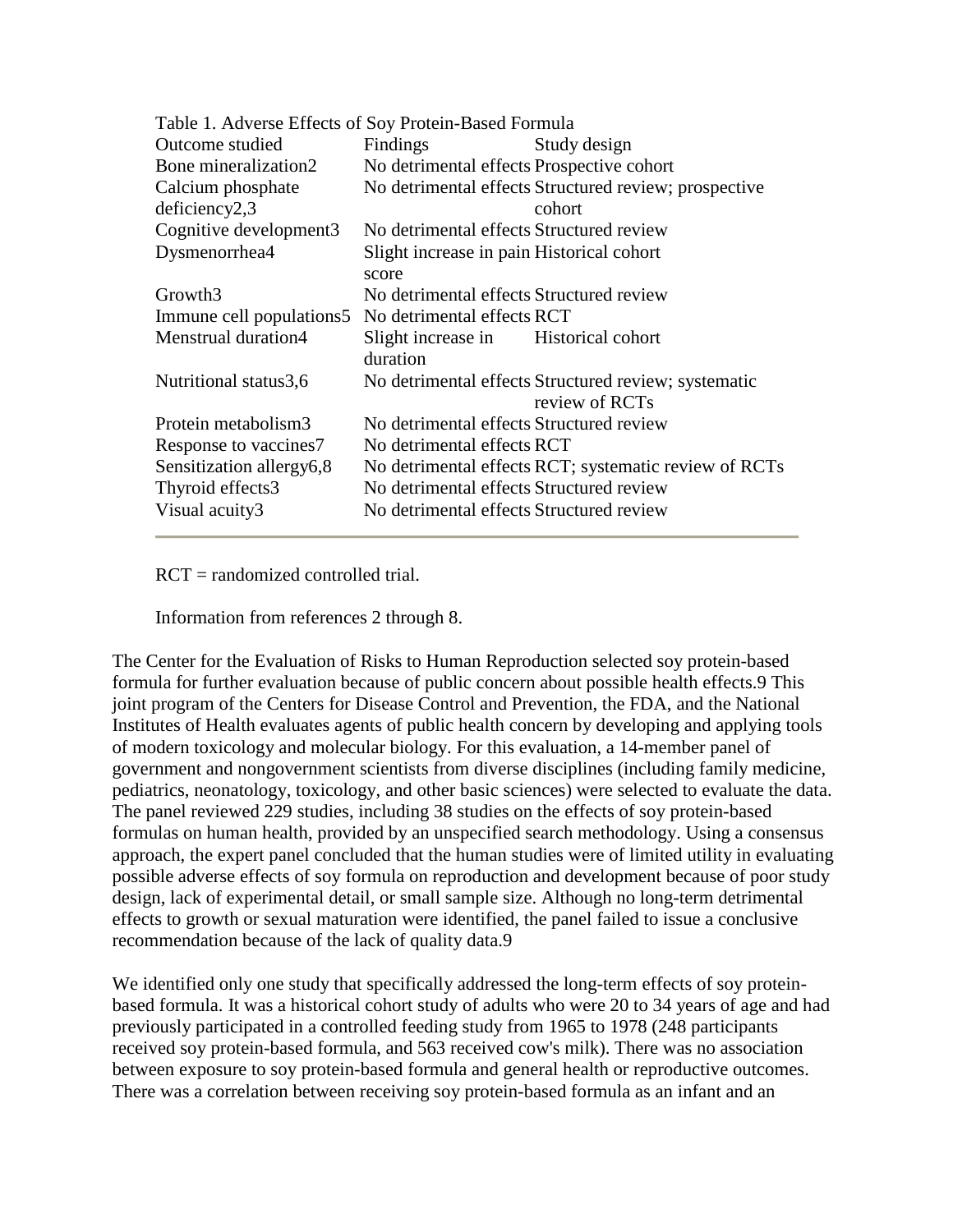increased duration of menstrual bleeding later in life (adjusted mean difference, 0.37 days; 95% confidence interval [CI],  $0.06$  to  $0.68$ ; P = .02). Greater menstrual discomfort (unadjusted relative risk for extreme discomfort versus no or mild pain, 1.77; 95% CI, 1.04 to 3.00;  $P = .04$ ) was also reported.4 Several confounding variables were not controlled for in the original feeding study, including the use of older soy protein-based formulations, which limits the applicability of the findings to current formulas.4

### Recommendations from Others

The American Academy of Family Physicians (AAFP) and the AAP recommend the use of breast milk exclusively for at least the first six months of life.1,10 The AAP recommends that, for full-term infants whose nutritional needs are not being met from maternal breast milk or cow milk-based formulas, soy protein-based formula is a safe and effective alternative.1 The AAFP has no current policy recommendation regarding the use of soy protein-based formula.

### Clinical Commentary

Parents often consult physicians regarding how best to feed their infants. These decisions can be complicated by many factors, including nutritional information, bonding, convenience, and advice from others. Although it is helpful to know that no detrimental effects were associated with soy protein-based formula compared with cow milk-based formula, no information comparing it with breast milk was included. Because breastfeeding is the preferred infant feeding method for the first six months of life and because it has shown clear benefits over any type of formula feeding, this comparison is vital when counseling parents.

Copyright Family Physicians Inquiries Network. Used with permission.

Address correspondence by e-mail to Kevin Johnson, MD[, kevin.johnson@nhhn.org.](mailto:kevin.johnson@nhhn.org) Reprints are not available from the author.

Author disclosure: nothing to disclose.

## **REFERENCES**

1. American Academy of Pediatrics. Committee on Nutrition. Soy protein-based formulas: recommendations for use in infant feeding. Pediatrics. 1998;101(1 Pt 1):148-153.

2. Venkataraman PS, Luhar H, Neylan MJ. Bone mineral metabolism in full-term infants fed human milk, cow milk-based, and soy-based formulas. Am J Dis Child. 1992;146(11):1302- 1305.

3. Mendez MA, Anthony MS, Arab L. Soy-based formulae and infant growth and development: a review. J Nutr. 2002;132(8):2127-2130.

4. Strom BL, Schinnar R, Ziegler EE, et al. Exposure to soy-based formula in infancy and endocrinological and reproductive outcomes in young adulthood. JAMA. 2001;286(7):807-814.